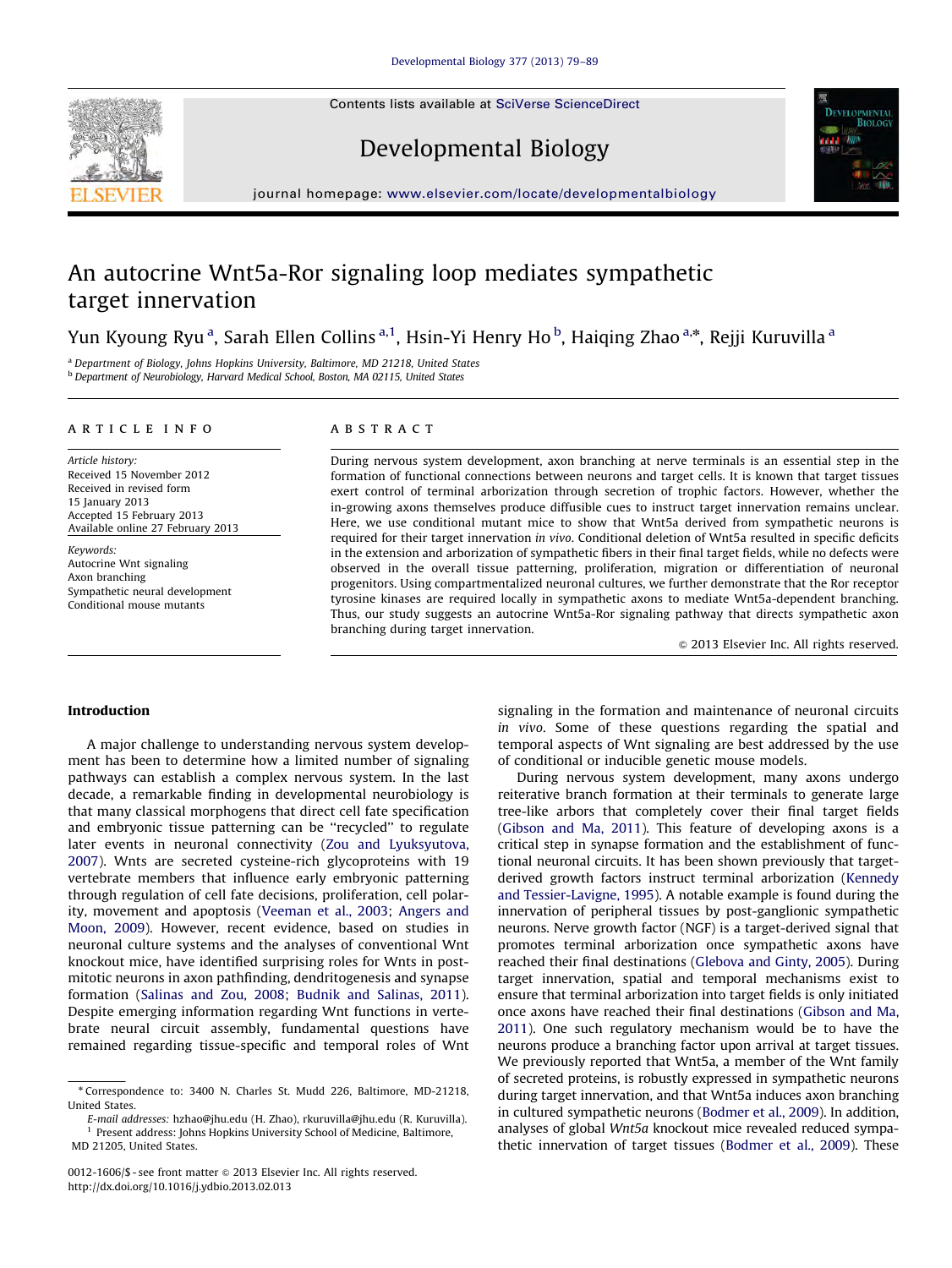findings suggested that Wnt5a produced by sympathetic neurons acts in an autocrine manner to promote axon branching in target tissues.

To directly test the hypothesis that autocrine Wnt5a signaling in sympathetic axons regulates terminal arborization during target innervation in vivo, we generated conditional Wnt5a mutant mice to allow for selective deletion of Wnt5a in sympathetic neurons. We found that conditional Wnt5a ablation using neural crest-specific Wnt1::Cre or catecholaminergic neuronspecific Tyrosine Hydroxylase (TH)::Cre mice circumvented the gross tissue patterning abnormalities previously reported in the Wnt5a<sup>-/-</sup> mice [\(Yamaguchi et al., 1999\)](#page-10-0). The loss of neuronal Wnt5a did not compromise early stages of peripheral nervous system development, but had a specific effect in perturbing sympathetic axon innervation of target fields. We further show that the Ror receptor tyrosine kinases are required locally in sympathetic axons to mediate the branching effects of Wnt5a, using compartmentalized neuronal cultures. Together, these results define an autocrine Wnt5a signaling loop within sympathetic neurons that directs terminal axon arborization during neural circuit assembly.

# Materials and methods

#### Animals

All procedures relating to animal care and treatment conformed to institutional and NIH guidelines. Wnt5 $a^{+/-}$  (stock number: 004758) and Wnt1::Cre (stock number: 009107) mice were obtained from Jackson Laboratory. TH::Cre mice were a generous gift from Dr. Charles Gerfen (National Institute of Mental Health, Bethesda, MD). W $\mathit{mtl}$  ::Cre;W $\mathit{mtl}$ 5a $^{+/-}$  males were mated with W $\textit{nt5a}^{\textit{fl/f}}$  females or W $\textit{nt5a}^{+/-}$  males mated with Wnt1::Cre;Wnt5 $a^{fl/+}$  females to obtain Wnt5 $a^{fl/+}$  off-spring. Consistent with previous reports of TH::Cre-mediated deletion in female germline cells [\(Lindeberg et al., 2004](#page-10-0)), we observed global deletion of Wnt5a when TH::Cre-carrying females were used to generate off-spring. Thus,  $TH::Cre; Wnt5a^{f/+}$  males were mated with Wnt5 $a^{fl/f}$  females to obtain TH::Cre;Wnt5 $a^{fl/f}$  off-spring.

## Generation of floxed Wnt5a mice

Exon 2 of the Wnt5a gene on chromosome 14 was selected to be flanked by loxP sequences. The loxP sequences were inserted into intronic locations (285 bp upstream and 306 bp downstream of exon 2) to avoid splicing disruption. A 3.2 kb genomic sequence upstream and a 3 kb sequence downstream of the loxP insertion sites were used as homologous sequences for gene targeting in embryonic stem (ES) cells. The targeting vector also contained a FRT-flanked neomycin selection cassette constructed downstream of the loxP-flanked exon 2, and upstream of the 3 kb  $3'$  homologous sequence. 129/S6/SvEv mouse ES cells (MC1 line, Johns Hopkins University transgenic core) were electroporated with the targeting vector, and selected in media containing G418. PCR-based screening was used to identify ES clones with correct homologous recombination. Positive ES cells were injected into blastocysts, which were then implanted in a surrogate mother to generate chimeric mice (JHU transgenic core). Male chimeric mice were mated with C57BL/6 wild-type mice to obtain the heterozygous mice carrying the modified Wnt5a allele (Wnt5a $^{fl-neo/+}$ mice). Wnt5 $a^{fl-neo/+}$  mice were then mated with mice expressing germline FLP recombinase to remove the FRT-flanked neomycin selection cassette.

#### In situ hybridization

In situ hybridization was performed as described previously with digoxigenin-labeled probes against Wnt5a exon 2 ([Bodmer](#page-10-0) [et al., 2009\)](#page-10-0). The Wnt5a in situ hybridization probe is 250 bp long and spans part of the  $5'$  untranslated region ( $5'$  UTR) to the end of exon 2 of Wnt5a. Fresh frozen E16.5 mouse tissues were embedded in OCT (Tissue-Tek) and serially sectioned  $(10 \mu m)$ . Sections were post-fixed in 4% paraformaldehyde (PFA) in PBS, washed in PBS and acetylated in 0.25% acetic anhydride, 0.1 M triethanolamine and 0.2% HCl. After hybridization with DIGlabeled RNA probe (3  $\mu$ g/ml) at 64 °C overnight, sections were washed with  $0.2 \times$  SSC buffer at 65 °C, blocked with 1% normal goat serum/TBS and incubated with alkaline phosphatase (AP) labeled anti-DIG antibody (1:2000; Roche) overnight. Following TBS washes, the AP substrate, nitroblue tetrazolium/5-bromo-4-chloro-indolyl phosphate, was added. Sections were washed in PBS, fixed in 4% PFA and mounted in AquaMount (EMD Chemicals).

#### Quantitative real-time PCR (Q-PCR) analyses

Total RNA was prepared from dissected SCGs, salivary glands or heart using RNeasy mini columns (Qiagen). RNA was then reverse transcribed using a RETROscript kit (Ambion). Real-time qPCR was performed using a Maxima SYBR Green/Rox Q-PCR Master Mix (Thermo Scientific), in a 7300 Real time PCR System (Applied Biosystems). Wnt5a mRNA levels were measured by using primers targeting exon 2 (Wnt5a-F: 5'-CTCGGGTGGCGACTTCCTCTCCG-3' and Wnt5a-R: 5'-CTATAACAACCTGGGCGAAGGAG-3'). GAPDH was used as a control (GAPDH-F: 5'-CCTGCACCACCAACTGCTTA-3' and GAPDH-R: 5'-CCACGATGCCAAAGTTGTCA-3'). Each sample was analyzed in triplicate reactions. Fold change in Wnt5a transcript levels was calculated using the  $2^{(-\Delta \Delta Ct)}$  method, normalizing to GAPDH transcript.

## Immunohistochemical analyses

Embryos of various developmental stages were fixed in 4% PFA/PBS for 4 h, cryoprotected in 30% sucrose/PBS, frozen in OCT and serially sectioned  $(10 \mu m)$ . For immunofluorescence, sections were permeabilized in 1% Triton X-100/PBS, and blocked in 5% normal goat serum/0.5% Triton X-100/PBS. Sections were incubated with the corresponding primary antibodies overnight: mouse anti-TH (1:200, Sigma-Aldrich), rabbit anti-TH (1:200, Millipore), rabbit anti-Phox2b (1:200, a kind gift from JF Brunet), rabbit anti-cleaved caspase3 (1:200, Cell Signaling Technology), rabbit anti-TrkA (1:200, Millipore) and rabbit anti-brain lipid binding protein (BLBP) (1:200, Abcam). For Phox2b staining, sections were subjected to antigen retrieval by boiling sections for 15 min in 1 M sodium citrate containing 0.5% Tween-20. Following PBS washes, sections were incubated with appropriate secondary antibodies (1:200). Sections were washed in PBS and mounted in VectaShield (Vector Laboratories).

Whole-mount TH immunostaining to visualize sympathetic chains and axons was performed on E16.5 mouse embryos as described previously [\(Bodmer et al., 2009\)](#page-10-0). Embryos were fixed in 4% PFA overnight, then dehydrated in a graded series (30%, 50% and 80%) of methanol/PBS, and incubated overnight in 20% dimethylsulfoxide (DMSO)/80% methanol solution containing  $3\%$  H<sub>2</sub>O<sub>2</sub> to quench endogenous peroxidase activity. After rehydration, embryos were blocked in 4% BSA/1% Triton X-100/PBS and incubated with rabbit anti-TH (1:200, Millipore) over 3 days at 4  $\degree$ C. Embryos were washed in 1% Triton X-100/PBS overnight and secondary antibody, anti-rabbit IgG HRP (1:200, GE Healthcare), was added overnight at  $4^{\circ}$ C. Following washes, immunoreactivity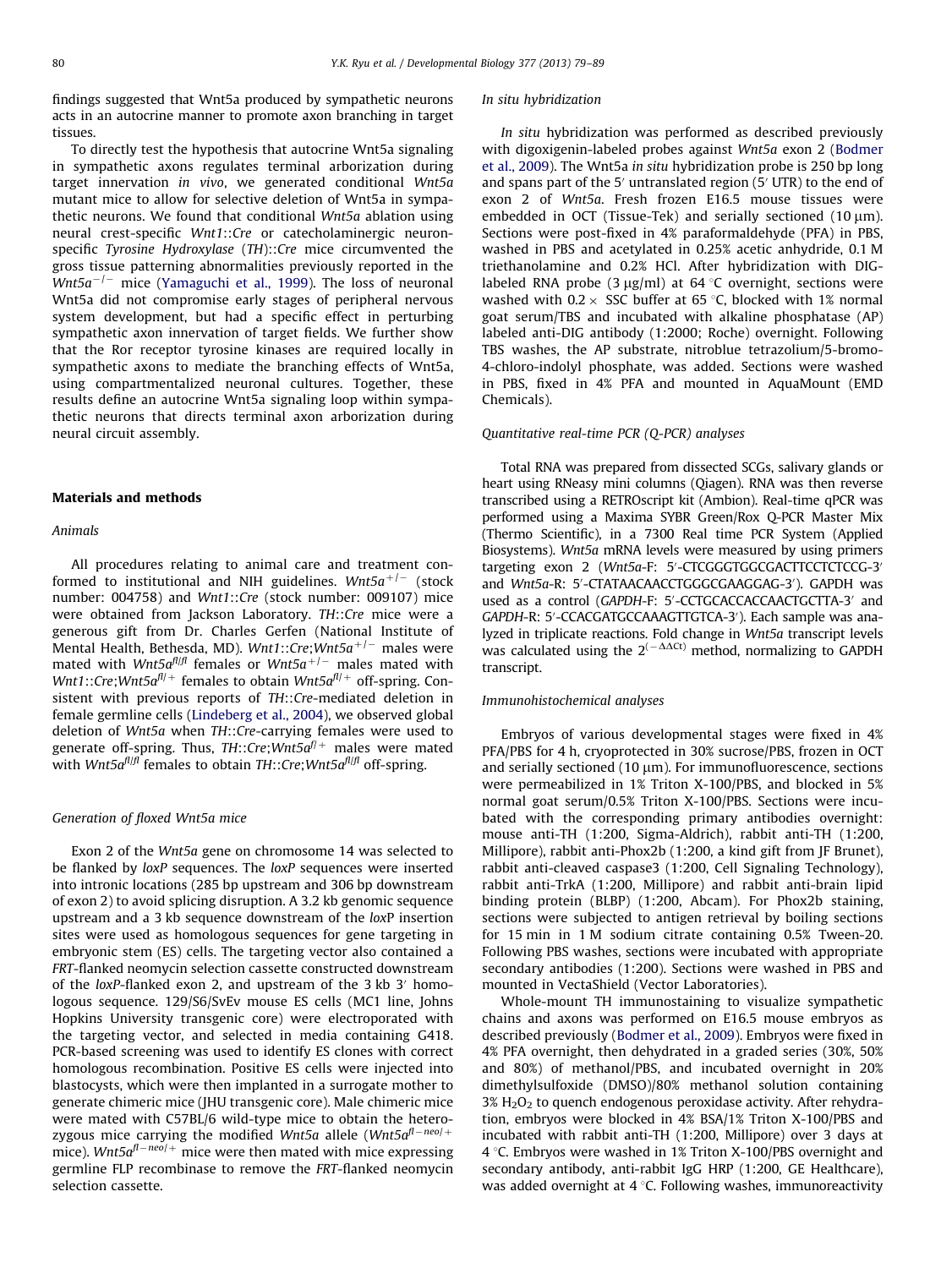was detected with diaminobenzidine (Sigma-Aldrich), followed by serial dehydration in methanol/PBS and clearing in 2:1 benzyl benzoate/benzyl alcohol (Sigma-Aldrich).

# Analyses of sympathetic axon branching in peripheral targets

After whole-mount TH immunostaining, images of peripheral organs were captured at  $4 \times$  or  $5 \times$  magnification on a Zeiss Stemi SV6 dissecting scope using an AxioCam HRc camera. Images were saved as JPEG files. All TH-positive axon fibers in each tissue were manually traced using Adobe Photoshop CS3, and the branch points counted using ImageJ. For some organs (thymus, bladder, spleen) all visible TH-positive fibers within the organ were analyzed. For the heart and salivary glands that receive dense sympathetic innervation by E16.5, axon branching was represented as branches per  $\mu$ m<sup>2</sup>. More than three different litters were used for all analyses; the number of mutant and wild-type animals used per experiment are indicated in the figure legends.

# Analysis of proliferation

E12.5 pregnant dams were injected intraperitoneally with Click-IT EdU (125 µg/ml in PBS, Invitrogen), embryos harvested 24 h later and prepared for immunofluorescence. Tissue sections  $(10 \mu m)$  were immunolabeled for TH to visualize the SCG, and the Click-IT EdU reaction was performed according to the manufacturer's protocol to visualize the EdU label.

# Neuronal cell counts

E16.5 and P0.5 mice were prepared for neuronal counts as described in [Bodmer et al. \(2009\)](#page-10-0). Mouse torsos were fixed for 4 h in PBS containing 4% PFA, and then cryoprotected overnight in 30% sucrose-PBS. SCG sections  $(10 \mu m)$  were stained with a solution containing 0.5% cresyl violet (Nissl). Cells with characteristic neuronal morphology and visible nucleoli were counted in every fifth Nissl stained section.

#### Axonal extension and branching in compartmentalized cultures

Compartmentalized cultures of sympathetic neurons from P0.5 rat pups were established, and axonal elongation (in micrometers per day) was measured as described previously [\(Bodmer et al.,](#page-10-0) [2009\)](#page-10-0). Compartmentalized cultures were initially maintained in NGF-containing media for 5–7 days to allow robust axonal growth into axonal compartments. To analyze the effect of Ror activity on Wnt-mediated growth and branching, NGF was withdrawn from the culture media bathing cell bodies and axons and Ror1/2 inhibitory antibodies (120  $\mu$ g/ml in PBS), ([Ho et al., 2012](#page-10-0)) were added either to the axon compartment or the cell body compartments in the presence of either control- or Wnt5a-conditioned medium. Control conditioned media were obtained from the parental fibroblasts (L cells) used to generate the Wnt5aexpressing cell line. Quantification of axonal growth was performed by photographing axons using a Zeiss Axiovert 200 microscope at 0 and 24 h after treatment and measuring the extension of the axon using the Openlab 4.04 software. To measure axonal branching, neurons were fixed and immunostained for b-III-tubulin (1:500 dilution, Sigma), the axonal compartments were photographed using a Zeiss Axiovert microscope equipped with a Retiga EXi camera, and the total number of axonal branch points counted for all axons per collagen track. For every axon, each point of divergence from the main axonal shaft was counted as a branch point.

#### Statistical analyses

Statistical comparisons were determined by the Student's t-test for pair comparisons and by one-way analysis of variance (ANOVA) for multiple comparisons. Post-hoc analyses were done using the Tukey–Kramer test. Values and error bars indicate mean  $\pm$  SEM.

## Results

# Embryonic mice with conditional deletion of Wnt5a in the developing neural crest appear grossly normal

To generate the conditional Wnt5a allele, we flanked exon 2 of the Wnt5a gene with loxP sites ([Fig. 1](#page-3-0)A and B). Disruption of exon 2 has been shown to lead to a null mutation in the conventional  $Wnt5a^{-1}$  mouse [\(Yamaguchi et al., 1999](#page-10-0)). In the absence of Cremediated recombination, the  $Wnt5a^{fl/f}$  mice had no apparent mutant phenotype and were morphologically indistinguishable from wild-type C57BL/6 mice, suggesting that the insertion of loxP sites did not perturb the Wnt5a locus. Quantitative real-time PCR analyses on sympathetic ganglia and target tissues i.e. the salivary glands and heart tissue revealed no differences in Wnt5a transcript levels between Wnt5 $a<sup>f|f|</sup>$ </sup> and wild-type animals ([Supplementary Fig. 1](#page-10-0)). In order to delete Wnt5a in sympathetic neurons, we crossed mice homozygous for the floxed Wnt5a allele (Wnt5 $a^{fl/f}$ ) with mice carrying a Wnt1::Cre transgene and one Wnt5a null allele (Wnt1::Cre;Wnt5a<sup>+/-</sup>) to generate the  $W$ nt1::Cre;Wnt5 $a^{fl/-}$  mice. This mating strategy optimizes Cremediated deletion efficiency. In all of our analyses, we used littermate control mice that always carried at least one functional copy of the Wnt5a allele (Wnt5a $^{fl/+}$ , Wnt5a $^{fl/-}$  or Wnt1::Cre;Wnt5a $^{fl/+}$ ). Heterozygous Wnt5a mice (Wnt5a<sup>+/-</sup>) are viable, fertile and show no obvious developmental abnormalities [\(Yamaguchi](#page-10-0) [et al., 1999\)](#page-10-0). Wnt1-driven Cre induces recombination, starting at embryonic day 8.5 (E8.5), in pluripotent neural crest cells ([Danielian et al., 1998](#page-10-0)), which give rise to both neurons and glial cells in the peripheral nervous system (PNS).

In sharp contrast to the conventional  $Wnt5a^{-/-}$  embryos which exhibit major embryonic patterning deficits including dwarfism, a shortened anterior–posterior axis, truncated limbs and tails and craniofacial abnormalities,  $Wnt1::Cre;Wnt5a<sup>f|</sup>$ mice appeared grossly normal with normal anterior–posterior axis, limbs and tail structures [\(Fig. 1](#page-3-0)C), [\(Yamaguchi et al., 1999\)](#page-10-0). However, craniofacial abnormalities were evident in the conditional mutants similar to that in  $W$ nt5a<sup>-/-</sup> embryos, suggesting a role for neural crest-derived Wnt5a in proper formation of craniofacial structures [\(He et al., 2008\)](#page-10-0). Wnt1::Cre;Wnt5 $a^{fl/-}$  mice were born in typical Mendelian ratios, but, like the Wnt5 $a^{-/-}$ mice, also died within a few hours after birth, likely due to the inability to feed owing to craniofacial defects. In situ hybridization analyses using a probe directed against the targeted exon 2 of the Wnt5a gene showed a pronounced decrease in Wnt5a transcript in the developing superior cervical ganglia (SCG) in E16.5  $Wnt1::Cre; Wnt5a<sup>fl</sup> – embryos (Fig. 1D), whereas the salivary$  $Wnt1::Cre; Wnt5a<sup>fl</sup> – embryos (Fig. 1D), whereas the salivary$  $Wnt1::Cre; Wnt5a<sup>fl</sup> – embryos (Fig. 1D), whereas the salivary$ glands (a sympathetic target tissue) showed detectable levels of Wnt5a ([Fig. 1](#page-3-0)E). Moreover, the Wnt5a transcript was not detected in Wnt1::Cre;Wnt5a<sup>f1/-</sup> sympathetic ganglia in RT-PCR analyses using primers that target sequences outside of exon 2 ([Supplementary Fig. 2\)](#page-10-0), suggesting that the transcript missing exon 2 likely undergoes nonsense-mediated mRNA decay in Creexpressing tissues. Together, the above results demonstrate the specific reduction of Wnt5a in sympathetic neurons but not in target tissues in Wnt1::Cre;Wnt5a<sup>fl/-</sup> animals.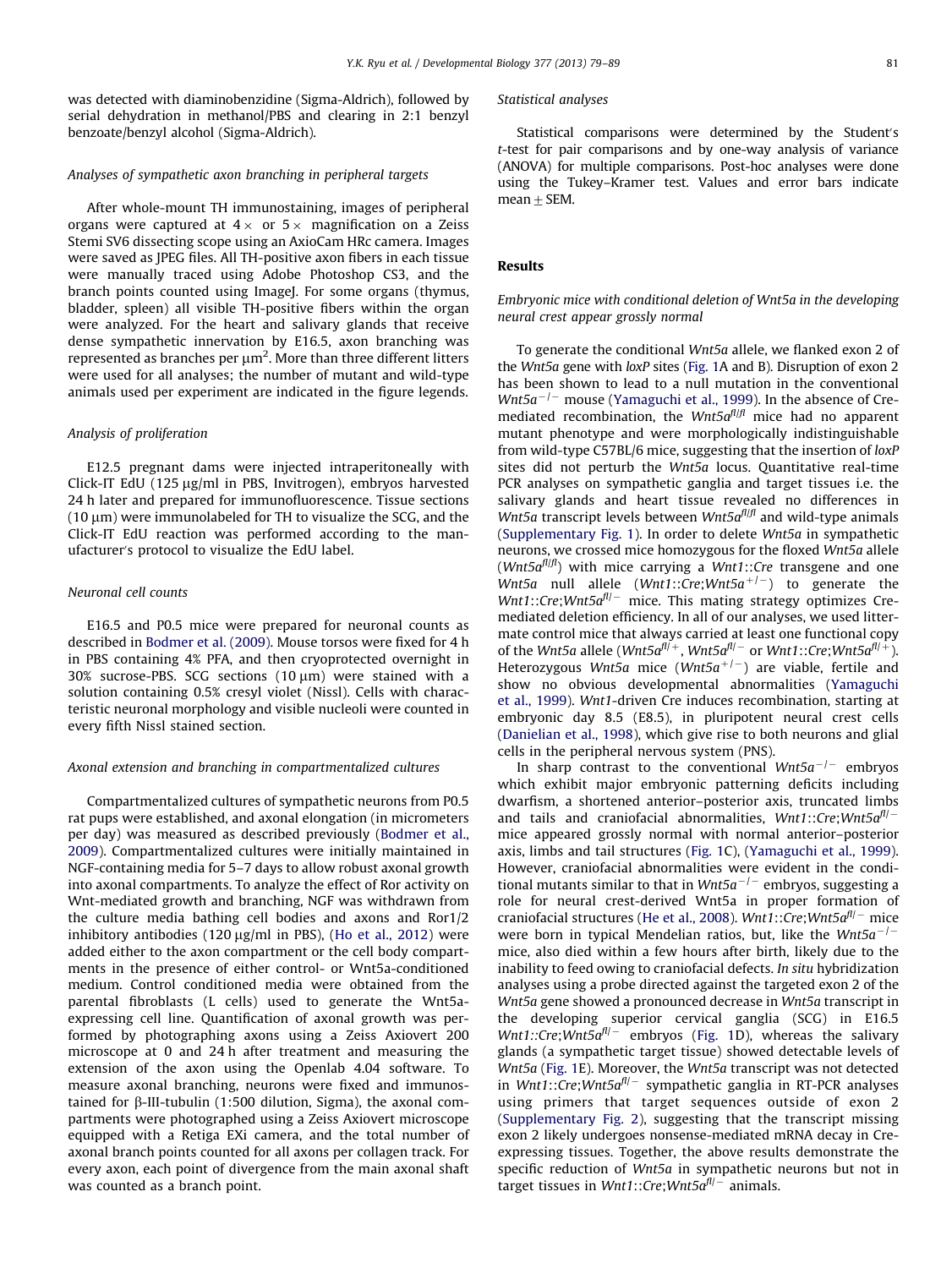<span id="page-3-0"></span>

**Fig. 1.** Generation of conditional Wnt5a mutant mice. (A) Strategy for generating the conditional Wnt5a allele. Exons 2 and 3 in the Wnt5a gene are indicated in each line.<br>(B) Genotyping results from Wnt5a<sup>+/+</sup>, Wnt5a<sup>f//</sup> embryo shows normal anterior–posterior length, limbs and tail but has craniofacial abnormalities as compared to a wild-type embryo. The craniofacial defects in the Wnt1::Cre;Wnt5a<sup>f|/-</sup> embryo are similar to that seen in a constitutive Wnt5a null embryo obtained from the same litter due to occasional germline expression of Cre. (D and E) In situ hybridization using a probe that spans the targeted exon 2 of Wnt5a shows decreased Wnt5a transcript in E16.5 Wnt1::Cre;Wnt5a<sup>fl/-</sup> mice in the superior cervical ganglia (SCG) (D) but the Wnt5a signal can be detected in salivary glands (E). Scale bar: 1 cm for C and 100 µm for D and E. For all experiments, 3 embryos for each genotype were analyzed.

# Wnt5a is dispensable for early stages of sympathetic nervous system development

Using the Wnt1::Cre;Wnt5 $a^{\textit{fl}-}$  mice, we asked whether loss of Wnt5a in the developing PNS would affect early stages of sympathetic nervous system development. At E13.5, we observed normal expression of Phox2b, a homeodomain transcription factor necessary for the induction and maintenance of sympathetic lineage-specific markers ([Pattyn et al., 1999\)](#page-10-0), in both mutant and control embryos ([Fig. 2](#page-4-0)A). Assessment of cellular proliferation using a 24-hr pulse of 5-ethynyl-2'-deoxyuridine (EdU) incorporation revealed no major differences between Wnt1::Cre;Wnt5 $a^{fl/-}$  and control mice at E13.5 (3,997  $\pm$  336 EdU-positive cells in Wnt1::Cre;Wnt5 $a^{fl/-}$  embryos versus 3964  $\pm$ 365 in control mice); the SCG was identified by co-labeling tissue sections with an antibody against tyrosine hydroxylase (TH) ([Fig. 2B](#page-4-0) and C). To visualize the spatial organization of the entire sympathetic chain and initial projections of sympathetic axons out of ganglia, we employed whole-mount TH immunostaining in  $Wnt1::Cre; Wnt5a<sup>f</sup>l<sup>-</sup>$  embryos and control litter-mates. In contrast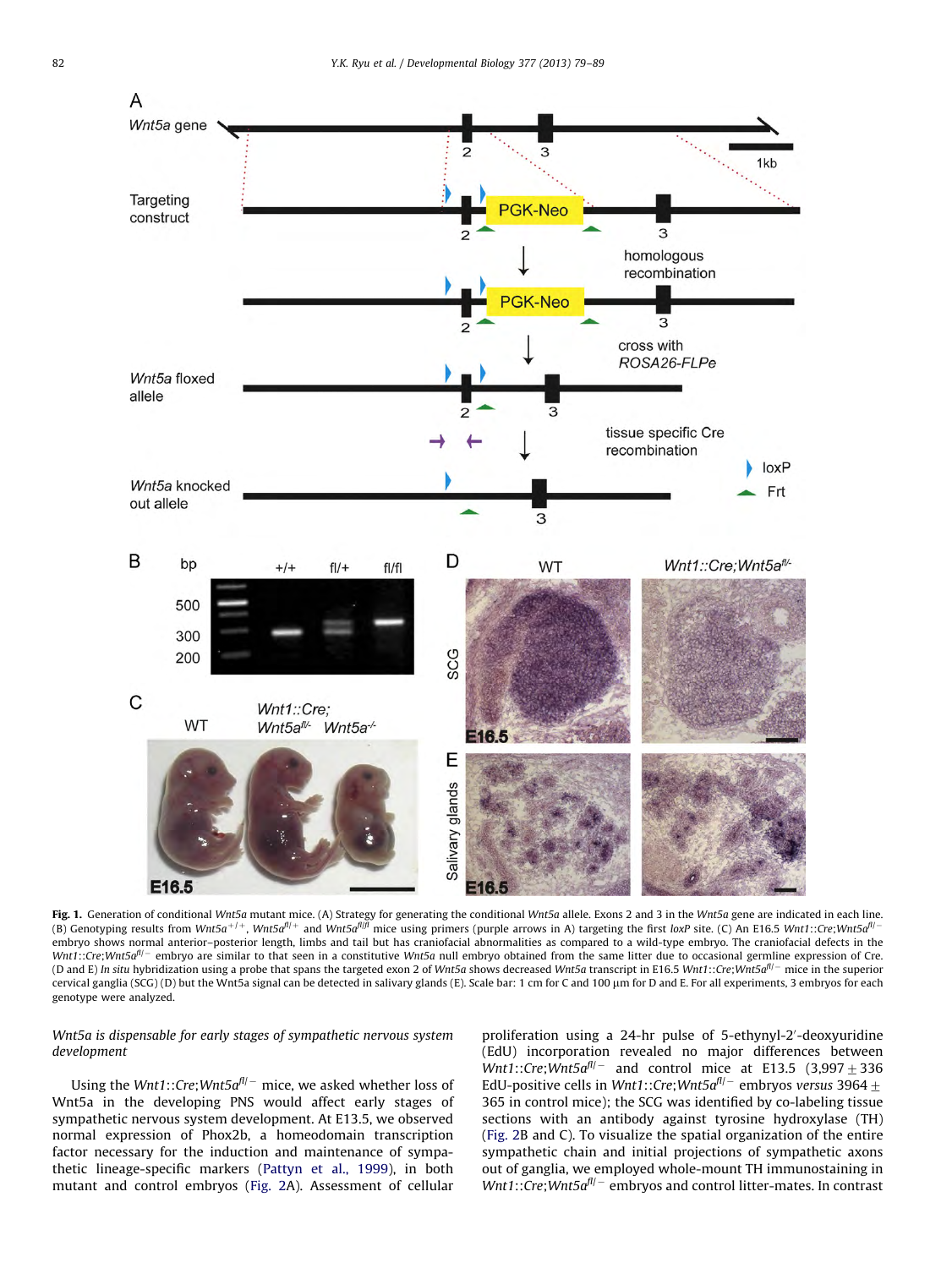<span id="page-4-0"></span>

Phox2b, in E13.5 control and Wnt1::Cre;Wnt5a<sup>fl/–</sup> SCGs. Scale bar: 50 µm. (B) A 24-hr pulse of EdU reveals similar levels of proliferating cells in Wnt1::Cre;Wnt5a<sup>fl/–</sup> and control SCGs at E13.5. Scale bar: 100 μm. Dashed lines outline the SCG. (C) Quantification of the total number of EdU-positive cells per SCG. Values are the mean ± SEM.<br>n=3 embryos. (D) The general architecture of the sym controls. Scale bar: 250 µm. (E and F) Immunostaining against TrkA (E) and brain-lipid-binding protein (BLBP) (F) at P0.5 show no changes in the expression of mature neuronal and glial markers upon conditional deletion of Wnt5a. Scale bar: 100 μm. (G) Quantification of neuronal numbers show that there is no significant cell loss in the developing SCG at E16.5 and P0.5 in Wnt1::Cre;Wnt5a<sup>n/-</sup> mice compared to controls. Values are the mean $\pm$ SEM,  $n=3$  animals for each genotype at each developmental stage.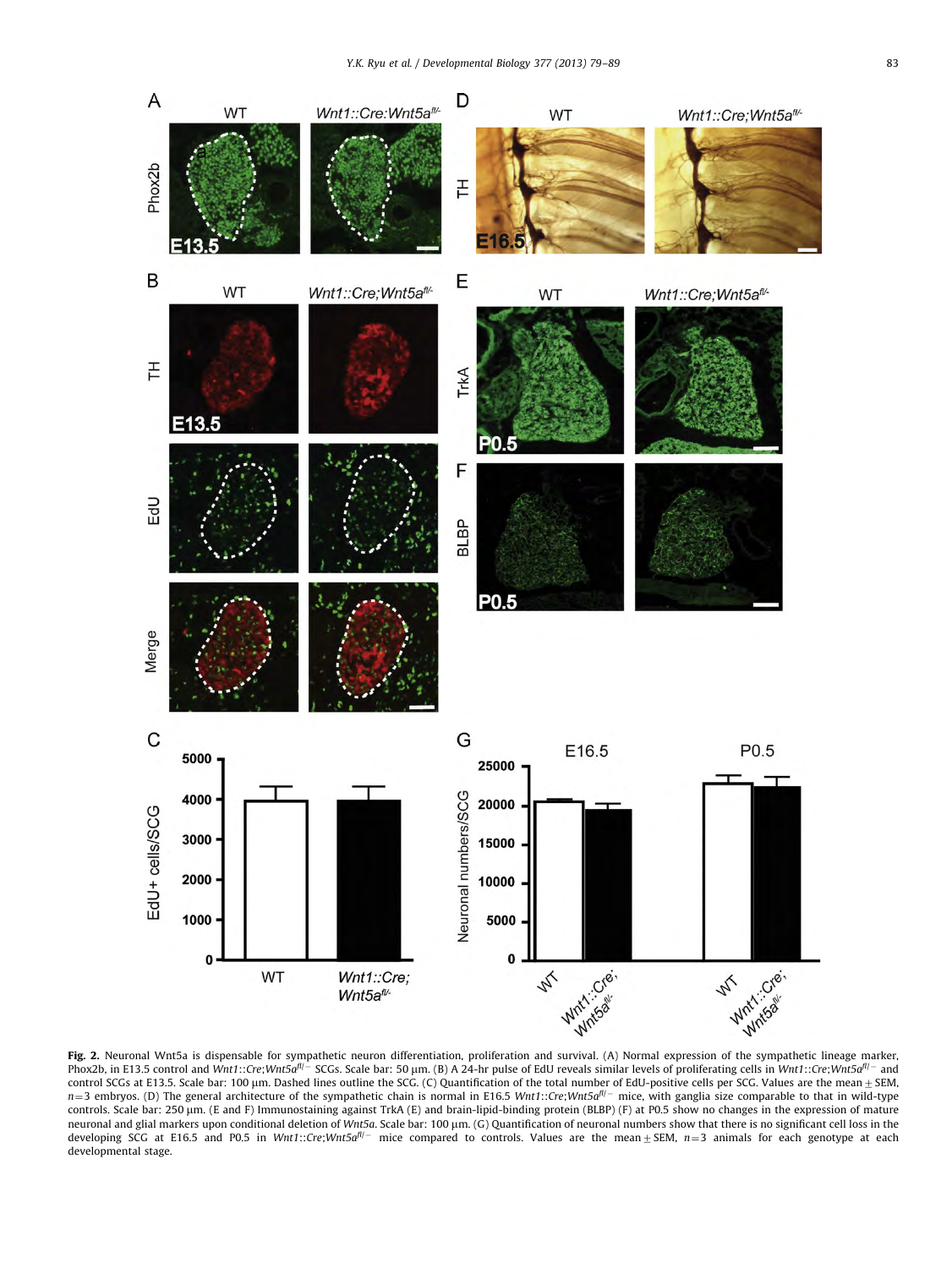to the aberrant segmentation and organization of the sympathetic chains that we previously reported in  ${\it Wnt5a^{-/-}}$  mice ([Bodmer](#page-10-0) [et al., 2009\)](#page-10-0), no structural deficits were observed in sympathetic chains of E16.5 conditional Wnt5a mutants [\(Fig. 2D](#page-4-0)). Sympathetic chain ganglia were intact and showed normal coalescence in Wnt1::Cre;Wnt5a<sup>fl/–</sup> embryos. In addition, proximal projections out of sympathetic ganglia were seen coursing along the intercostal arteries in Wnt1::Cre;Wnt5 $a^{fl/-}$  mice, similar to that in wild-type animals. This is in marked contrast to our previous observations in Wnt5a $^{-/-}$  mice, where axonal projections emanated from mutant ganglia at aberrant locations and appeared to be highly disorganized ([Bodmer et al., 2009](#page-10-0)). Together, these results suggest that the deficits in sympathetic chains and proximal sympathetic projections in W $\mathit{n}$ t5a $^{-/-}$  mice do not stem from a cell-autonomous requirement for Wnt5a in sympathetic neurons. Using immunostaining against TrkA and brain-lipidbinding protein (BLBP) to mark neuronal and glial differentiation, respectively, we found no effects of conditional Wnt5a deletion on these parameters of sympathetic ganglia maturation [\(Fig. 2E](#page-4-0) and F). Quantification of neuronal numbers in the developing SCG confirmed a normal complement of SCG neurons in Wnt1::Cre;Wnt5 $a^{\textit{fl}-}$ mice at E16.5 (19,975 $\pm$ 454 in mutants versus 20,663 $\pm$ 364 in control mice) and postnatal day 0.5 (P0.5) (22,968  $\pm$  927 in mutants versus  $22,973 \pm 1150$  in controls) [\(Fig. 2G](#page-4-0)). Together, these results suggest that loss of Wnt5a in the embryonic PNS does not affect neurogenesis, specification and viability in sympathetic ganglia at early developmental stages.

## Wnt5a is required for terminal arborization of sympathetic axons

We next employed whole-mount TH immunostaining of several sympathetic targets in Wnt1::Cre;Wnt5 $a^{\textit{fl}-}$  mice to visualize final target innervation in vivo. At E16.5 when sympathetic axons are just beginning to reach and innervate final target tissues, we observed defects in the extension and branching of sympathetic fibers within the final target fields in several peripheral tissues, including salivary glands [\(Fig. 3](#page-6-0)A and B), thymus ([Fig. 3](#page-6-0)C and D), heart ([Fig. 3](#page-6-0)E and F), spleen [\(Fig. 3](#page-6-0)G and H) and bladder [\(Fig. 3](#page-6-0)I and J). Thus, target organs of both paravertebral sympathetic ganglia (salivary glands, thymus, heart) and prevertebral ganglia (spleen and bladder) are incompletely innervated by sympathetic axons lacking Wnt5a. The innervation deficits in Wnt1::Cre;Wnt-5 $a^{\textit{fl}-}$  embryos are also reminiscent of the phenotypes observed in NGF/ Bax double null mice [\(Glebova and Ginty, 2004\)](#page-10-0), although not as severe as that observed with NGF loss. Notably, in the spleen of Wnt1::Cre;Wnt5a<sup>fl/–</sup> embryos, sympathetic axons extend along the vasculature right up to the target but fail to grow and arborize within the spleen parenchyma [\(Fig. 3](#page-6-0)G), similar to their aberrant behavior reported in NGF-deficient embryos ([Glebova and Ginty,](#page-10-0) [2004\)](#page-10-0). In contrast to marked hypoplasia of sympathetic targets in conventional W $nt5a^{-/-}$  embryos ([Cervantes et al., 2009](#page-10-0)), we observed no defects in the integrity of peripheral organs in conditional Wnt5a mice. Together, these results suggest that neuronal Wnt5a is dispensable for initial stages of sympathetic axon outgrowth and extension along the intermediate arteries, but is specifically required for terminal arborization into final NGF-expressing target fields.

Although we did not observe a significant depletion of SCG neuronal numbers in P0.5 Wnt1::Cre;Wnt5a<sup>fl/–</sup> mice (see [Fig. 2G](#page-4-0)), we found a significant increase in apoptotic profiles in mutant ganglia, as assessed by immunostaining for cleaved caspase-3 ([Supplementary Fig. 3](#page-10-0)). Since Wnt1::Cre;Wnt5a<sup>fl/–</sup> mice die within a few hours after birth, we were unable to determine whether the increased apoptosis manifests as a significant decline in neuronal numbers at later postnatal stages. Nevertheless, these results suggest that enhanced apoptosis in mutant SCGs is likely a secondary consequence of impaired innervation of NGFexpressing targets.

# $TH::Cre; Wnt5a<sup>f1/f</sup>$  mice exhibit sympathetic innervation deficits similar to that observed in Wnt1::Cre;Wnt5a<sup>fl/–</sup> mice

Since the Wnt1::Cre driver also induces recombination in glial cells in the peripheral nervous system [\(Danielian et al., 1998](#page-10-0)), the potential loss of Wnt5a in glia and compromised glial integrity could underlie the observed sympathetic innervation deficits. We consider this scenario less likely since we previously observed Wnt5a expression in sympathetic ganglia to be largely neuronal ([Bodmer et al., 2009](#page-10-0)). Moreover, in  $Wnt1::Cre; Wnt5a<sup>f1/-</sup>$  mice, significant deficits in sympathetic innervation were observed by E16.5, a time at which gliogenesis has just been initiated in superior cervical ganglia ([Hall and Landis, 1991](#page-10-0)). However, to directly address the role of Wnt5a in sympathetic neurons, we crossed the floxed Wnt5a mice to a TH::Cre line ([Gong et al.,](#page-10-0) [2007\)](#page-10-0). TH is expressed in catecholaminergic cells including sympathetic neurons and is not expressed in sympathetic glia. The  $TH::Cre; Wnt5a<sup>f|f|</sup>$  mice were morphologically indistinguishable from their wild-type litter-mates and survived to adulthood, unlike the Wnt1::Cre; Wnt5 $a^{fl/-}$  mice. It is also interesting to note, that in contrast to the Wnt1::Cre;Wnt5 $a^{fl/-}$  mice, TH::Cre;Wnt5 $a^{fl/f}$ mice did not exhibit any gross abnormalities in craniofacial structures.

In situ hybridization analyses revealed attenuated Wnt5a expression in the developing superior cervical ganglia (SCG) but not in the salivary glands in E16.5 TH::Cre; Wnt5 $a<sup>f|f|</sup>$ </sup> embryos compared to Wnt5 $a^{fl/f}$  litter-mate controls ([Fig. 4A](#page-7-0) and B). Moreover, quantitative real-time PCR (Q-PCR) analyses revealed a substantial (60%) depletion of Wnt5a transcript in sympathetic ganglia in TH::Cre;Wnt5a<sup>fl|fl</sup> embryos compared to Wnt5a<sup>fl|fl</sup> littermate controls [\(Fig. 4C](#page-7-0)). However, the Wnt5a levels in the salivary glands were unperturbed ([Fig. 4](#page-7-0)C). Whole-mount TH immunostaining of the salivary glands and heart in E16.5 TH::Cre; Wnt5 $a<sup>f|f|</sup>$ </sup> mice revealed significant defects in sympathetic innervation ([Fig. 4](#page-7-0)D–G), that phenocopied the defects seen in Wnt1::Cre;Wnt- $5a<sup>f1/-</sup>$  mice [\(Fig. 3A](#page-6-0)–J). These results suggest that indeed, the sympathetic innervation defects observed in the Wnt1::Cre;  $Wnt5a<sup>f|/-</sup>$  mice arise from a loss of neuronal Wnt5a. Since TH::Cre;Wnt5 $a^{fl/f}$  mice survived after birth, we asked whether impaired innervation of NGF-expressing targets at embryonic stages would result in enhanced apoptosis and a depletion in neuronal viability at postnatal stages. We observed a significant depletion (30% decrease) in SCG neuronal numbers by postnatal day 7 in TH::Cre;Wnt5 $a<sup>f|f|</sup>$ </sup> mice (19,750  $\pm$  2119 in TH::Cre;Wnt5 $a<sup>f|f|</sup>$ </sup> mice versus  $28,376 \pm 2268$  in Wnt5 $a<sup>f</sup>$ [*f*] mice) ([Fig. 4](#page-7-0)H and I). However, TH::Cre; Wnt5 $a<sup>f|f|</sup>$ </sup> mice had a normal complement of SCG neurons at the day of birth (24,995  $\pm$  578 in TH::Cre;Wnt5a<sup>fl|fl</sup> mice versus  $23,920 \pm 1166$  in Wnt5 $a^{fl/f}$  mice). The observed decrease in neuronal viability in postnatal  $TH::Cre; Wnt5a<sup>f|f|</sup>$  mice, long after the deficits in target innervation seen at E16.5, indicates that neuronal loss is a secondary consequence of the reduced innervation of peripheral tissues and the failure to gain access to target-derived survival factor, NGF.

# Ror receptors are required locally in sympathetic axons to mediate Wnt5a-dependent branching

Using conditional mutant mice, we recently reported that the atypical receptor tyrosine kinases, Ror1 and Ror2, mediate several Wnt5a-dependent embryonic morphogenetic processes including formation of facial structures, limb development and axis elongation ([Ho et al., 2012\)](#page-10-0). During sympathetic nervous system development, Ror2 is expressed in sympathetic neurons during the period of target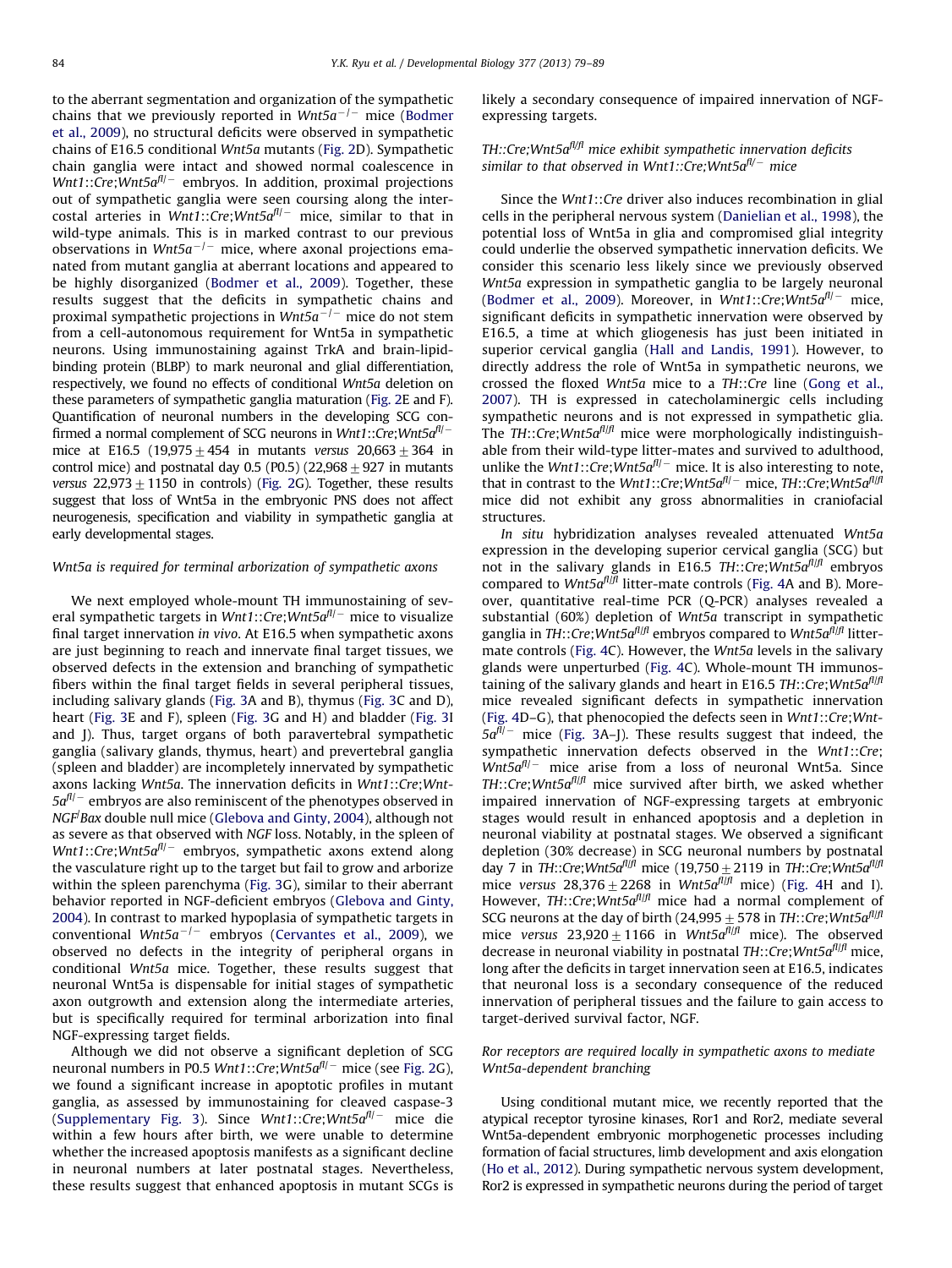<span id="page-6-0"></span>

**Fig. 3.** Wnt5a is required for terminal arborization of sympathetic axons. Wnt1::Cre;Wnt5a $^{fl/-}$  mice show reduced sympathetic arborization in several peripheral targets. Major axon bundles reach the final targets in the mutants, but they fail to extend and branch within final target fields as compared to control litter-mates. (A–J) Whole-<br>mount TH staining of salivary glands (A), thymus (C target tissues are shown in (B, salivary glands), (D, thymus), (F, heart), (H, spleen) and (J, bladder). Scale bar: 200  $\mu$ m,  $n=5$  embryos for each genotype. Values are the mean  $\pm$  SEM  $*p$  < 0.05.

innervation. Conditional ablation of Ror1/2 in peripheral neurons resulted in deficient innervation of several sympathetic targets [\(Ho](#page-10-0) [et al., 2012](#page-10-0)) in a manner that closely resembled the phenotypes

observed in Wnt1::Cre;Wnt5a<sup>fl/–</sup> and TH::Cre;Wnt5a<sup>fl/fl</sup> mice. These findings prompted the hypothesis that Rors are the Wnt5a receptors that promote sympathetic axon branching during target innervation.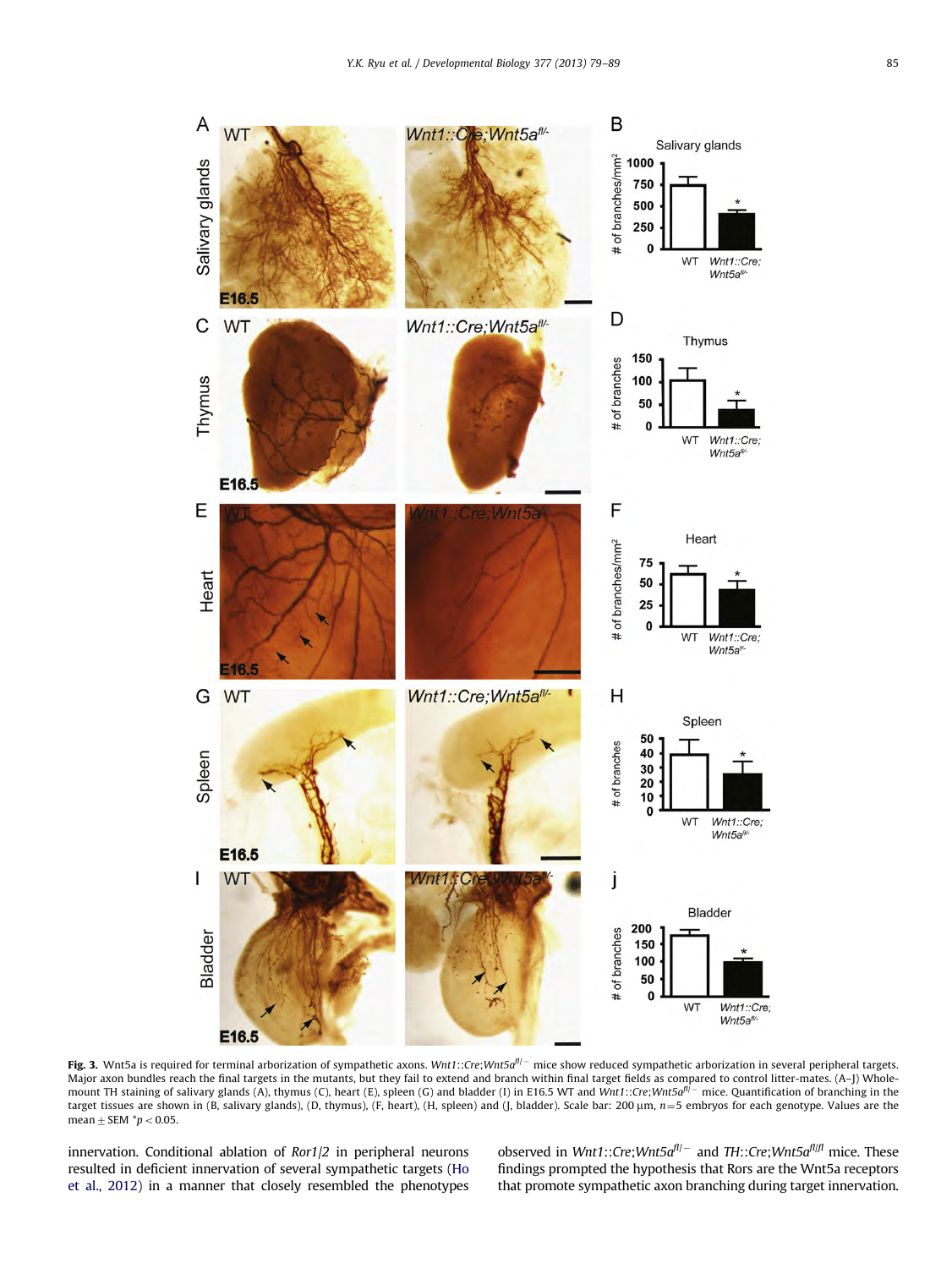<span id="page-7-0"></span>

the superior cervical ganglia (SCG) (A) but the Wnt5a signal can be detected in salivary glands (B). Scale bar: 100 μm. (C) Q-PCR analyses show that Wnt5a transcript levels<br>are significantly reduced in sympathetic ganglia TH::Cre;Wnt5a<sup>fl/f</sup> mice. Salivary glands were dissected from  $n=5$  Wnt5a<sup>fl/f</sup> and  $n=9$  TH::Cre;Wnt5a<sup>fl/f</sup> mice. Values are the mean $\pm$  SEM \*p < 0.05. (D–G) Whole-mount TH immunostaining of target tissues shows reduced sympathetic innervation of the salivary glands (D) and heart (F) in E16.5 TH::Cre;Wnt5a<sup>n|fl</sup> embryos compared to control Wnt5 $a^{fl/f}$  mice. Scale bar: 200 µm. Quantification of the branching are indicated in (E, salivary glands) and (G, heart). Salivary glands were harvested from  $n=5$  animals and hearts from  $n=4$  animals, for each genotype. \*p < 0.05, \*\*p < 0.01. (H) TH immunostaining of tissue sections show a reduction in superior cervical ganglia (SCG) in TH::Cre;Wnt5a<sup>fl|f</sup>l mice compared to control Wnt5a<sup>fl|fl</sup> mice at one week after birth (P7), Scale bar: 200 µm. (1) Quantification of neuronal numbers show no change in SCG cell numbers at P0.5 but significant cell loss by P7 in TH::Cre;Wnt5a<sup>fl|fl</sup> mice compared to Wnt5a<sup>fl|fl</sup> mice.  $n=4$  animals for each genotype at P0 and  $n=3$  animals at P7. Values are the mean  $\pm$  SEM,  $*p < 0.05$ .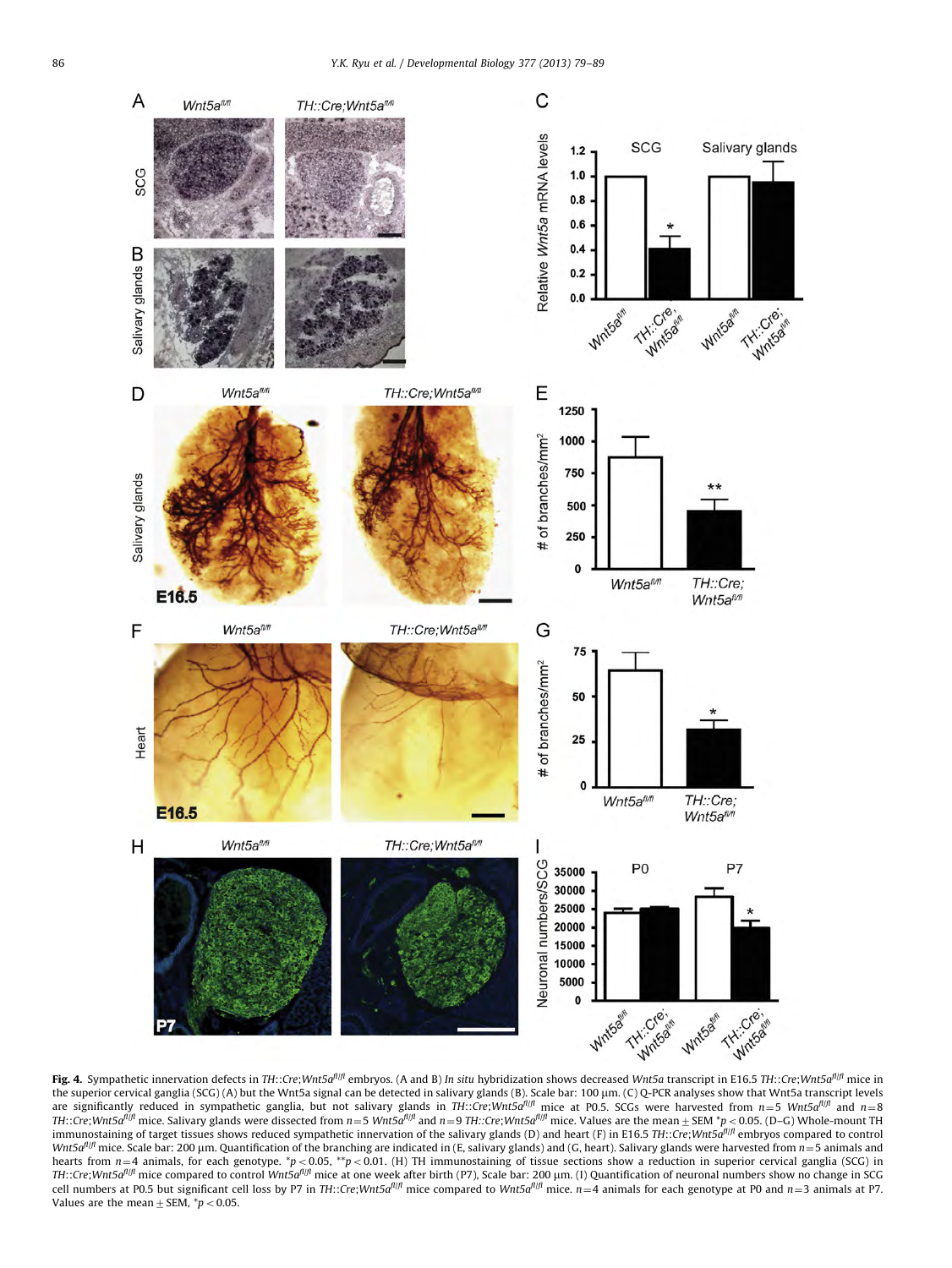<span id="page-8-0"></span>

Fig. 5. Wnt5a-dependent branching is mediated by local actions of Ror receptors in sympathetic axons. (A–D) In compartmentalized cultures, Wnt5a-treated axons exhibit robust axon growth and branching (B), which is eliminated by the addition of Ror1/2 neutralizing antibodies to distal axons (da) (C), but not cell bodies (cb) (D). Compartmentalized cultures were initially maintained in NGF-containing media for 5–7 days to allow robust growth into axon compartments. NGF was then withdrawn from the culture media, and Ror1/2 inhibitory antibodies added either to the axon or cell body compartments in the presence of either control- or Wnt5a-conditioned medium for 24 h. The broad-spectrum caspase inhibitor, BAF, was added to the cell body compartments to prevent neuronal apoptosis in the absence of NGF. Axons were stained with b-III-tubulin for visualization. Scale bar: 100  $\mu$ m. Quantification of Wnt5a-mediated axon branching (E) and growth (F) in compartmentalized cultures over 24 h.  $n=4$  independent experiments, \*\*p < 0.01.

To directly test whether Rors act as Wnt5a receptors in mediating branching, we examined the effects of function-blocking antibodies against Ror1/2, [\(Ho et al., 2012\)](#page-10-0), on Wnt5a-dependent branching in vitro. Additionally, to identify the sub-cellular location of Ror activity, we assessed Wnt5a-mediated axon branching and growth in compartmentalized sympathetic cultures treated with Ror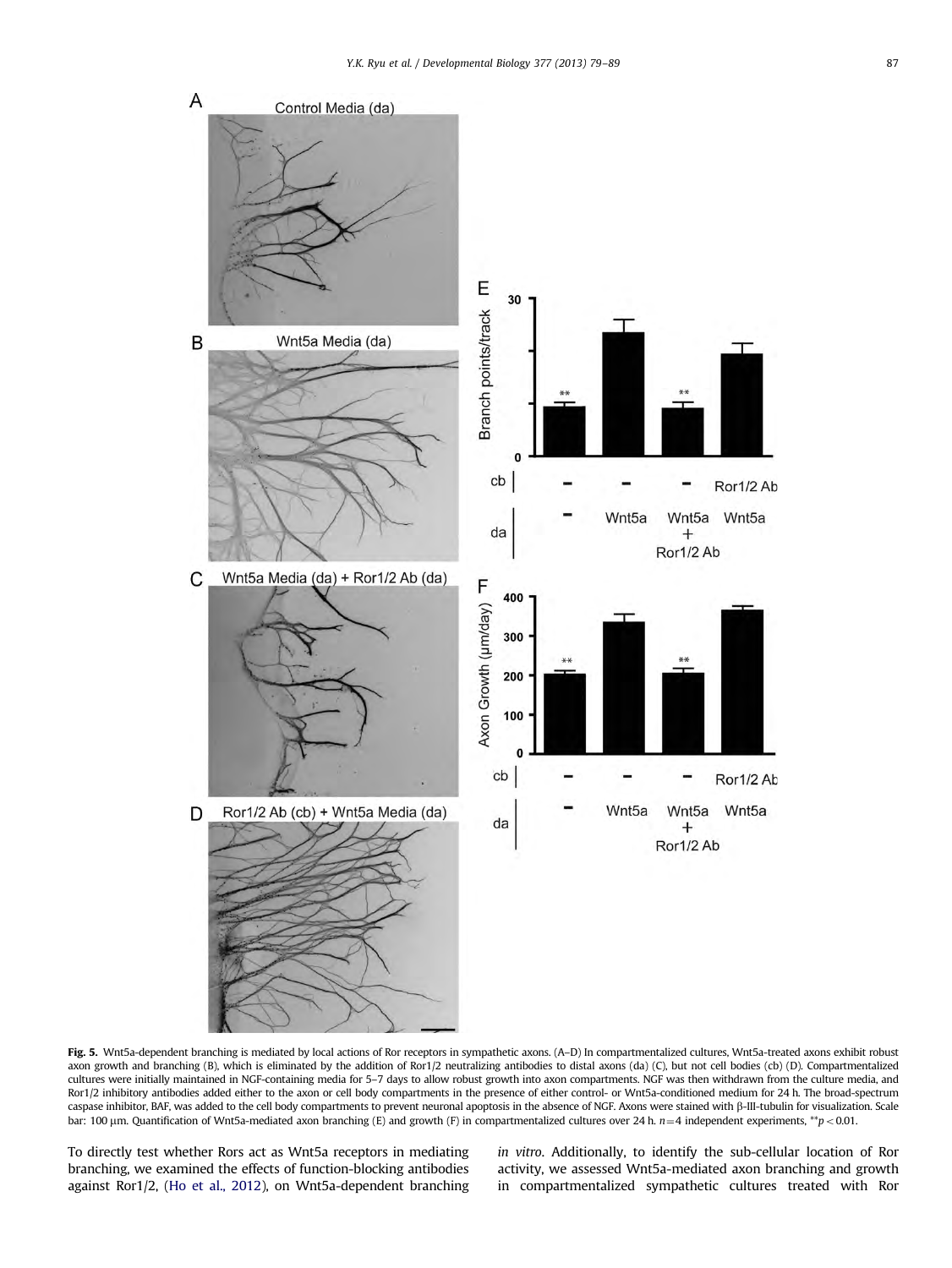neutralizing antibodies added exclusively to distal axon or cell body compartments. Wnt5a-conditioned media added only to sympathetic axon terminals promoted robust axon branching and extension compared to control media ([Fig. 5A](#page-8-0) and B). To monitor the effects of Wnt5a alone, these analyses were performed in the absence of NGF with the addition of the broad-spectrum caspase inhibitor, BAF, to keep the neurons alive in the absence of NGF. The axonal effects of Wnt5a were diminished by the inclusion of Ror neutralizing antibodies to axon terminals ([Fig. 5](#page-8-0)C). Sympathetic axons treated with Wnt5a in the presence of the Ror neutralizing antibodies were shorter and highly fasciculated, with substantially reduced branching at their terminals [\(Fig. 5C](#page-8-0)). However, addition of Ror antibodies to the cell body compartments had no effect on Wnt5a-dependent branching and growth ([Fig. 5](#page-8-0)D). Quantification of axon branching and elongation over a period of 24 h showed that Wnt5a-mediated branching and growth responses were abolished with Ror neutralization in sympathetic axons, but not cell bodies ([Fig. 5E](#page-8-0) and F). These results indicate that Ror receptors transduce the effects of Wnt5a on sympathetic axon branching and more importantly, define a local action of Wnt5a-Ror signaling in axons in promoting branching.

## Discussion

Of the Wnts, Wnt5a has been intensely investigated in noncanonical Wnt signaling and planar cell polarity-related morphogenetic movements during embryogenesis [\(Montcouquiol et al.,](#page-10-0) [2006\)](#page-10-0). During nervous system development, emerging evidence implicates Wnt5a as a key regulator of neuronal connectivity events, including axon outgrowth, guidance, and synapse formation ([Davis et al., 2008;](#page-10-0) [Li et al., 2009;](#page-10-0) [Varela-Nallar et al., 2010;](#page-10-0) [Blakely et al., 2011](#page-10-0); [Shafer et al., 2011](#page-10-0)). However, all these studies were based on morphological assessment of cultured neurons treated in vitro with exogenous Wnt5a, and analyses of global Wnt5a knockout mice lacking Wnt5a at all developmental stages and in all tissues. Little is known about the tissue-specific and temporal requirements for Wnt5a signaling in neural development in vivo. Moreover, the global tissue patterning defects and neonatal lethality of conventional W $nt5a^{-/-}$  mice [\(Yamaguchi](#page-10-0) [et al., 1999](#page-10-0)) have also hindered genetic analyses in neural circuit assembly, maturation and maintenance. Here, we reveal a tissuespecific requirement for Wnt5a in regulating vertebrate neural circuit assembly, using conditional mutant mice. We also provide evidence that Ror receptor activity is required locally in sympathetic nerve terminals to mediate Wnt5a-dependent branching. These findings point to an autocrine Wnt5a-Ror signaling loop acting within vertebrate axons to contribute to circuit formation.

Previous studies have indicated that Wnts produced by neuronal targets act in a paracrine manner to prompt axons to undergo extensive remodeling during target innervation. Wnt7a expressed by cerebellar granule cells induces growth cone enlargement and axonal spreading of presynaptic mossy fibers [\(Hall](#page-10-0) [et al., 2000](#page-10-0)). Wnt3 secreted by motoneurons regulates axonal branching and terminal arborization of efferent spinal sensory neurons [\(Krylova et al., 2002](#page-10-0)). The only evidence so far to support an autocrine Wnt signaling loop in neuronal development comes from the Drosophila larval neuromuscular junction, where Wingless is secreted by motor neurons and binds to DFz2 receptors localized in these same neurons to regulate presynaptic differentiation during muscle innervation [\(Packard et al., 2002\)](#page-10-0). Wnt proteins are lipid-modified and highly hydrophobic ([Port and](#page-10-0) [Basler, 2010\)](#page-10-0). Thus, secreted Wnts could exert very localized actions on distinct sub-cellular domains in polarized neurons. However, very little is known about the autocrine effects of Wnt signaling in neurons, and in particular, about their sites of action in morphologically complex neurons. In this study, the combined use of conditional mutant mice and compartmentalized sympathetic neuronal cultures allowed us to define that Wnt5a derived from sympathetic neurons acts locally at sympathetic nerve terminals to direct their terminal axon branching during target innervation.

The localized effects of autocrine Wnt5a-Ror signaling in axon terminals may be a critical regulatory step in ensuring that axon branching is only initiated once the axons have arrived at their appropriate target fields. Wnt5a levels in sympathetic neurons are enhanced by the neurotrophin, NGF, secreted by target tissues ([Bodmer et al., 2009](#page-10-0)), suggesting a regulatory mechanism by which in-growing axons themselves produce diffusible cues in a manner dependent on target interactions to instruct target innervation. Although our study focused on peripheral neurons, it is likely that such interplay between axons and targets would exist in any neuronal cell type, to ensure precise spatial and temporal control of terminal arborization. Currently, the precise mechanisms by which Wnt5a's actions are restricted to the axons, remain unclear. It is possible that Wnt5a synthesized in neuronal soma is packaged, anterogradely transported in vesicles, and primarily released in nerve terminals by mechanisms similar to those demonstrated for some neurotrophins and neurotransmitters [\(Altar and DiStefano, 1998](#page-10-0)). Alternatively, differential receptor/effector distribution could dictate the site of Wnt5a actions in neurons. Testing of these possibilities awaits the generation of suitable reagents including effective antibodies to monitor the endogenous sub-cellular distribution of Wnts and Ror proteins.

Wnt5a is also expressed in sympathetic target tissues [\(Figs. 1](#page-3-0)E and [4B](#page-7-0) and C), raising the question of the contribution of neuronal versus target-derived Wnt5a to target innervation. Our results suggest that neuron-derived Wnt5a is required to promote initial stages of branch formation just when sympathetic axons reach their peripheral targets at E16.5. However, the mature pattern of terminal arbors is also dictated by other mechanisms, among which a key process is the guidance of the newly formed axon branches [\(Gibson and Ma, 2011\)](#page-10-0). Paracrine Wnt5a signaling has been implicated in axon repulsion, a function conserved in Drosophila and mice ([Yoshikawa et al., 2003;](#page-10-0) [Liu et al., 2005;](#page-10-0) [Keeble et al., 2006](#page-10-0); [Li et al., 2009\)](#page-10-0). Thus, a possibility is that Wnt5a derived from neurons and targets might have a dual role in promoting branch formation and branch repulsion, respectively, to establish the final pattern of terminal arborization.

Sympathetic neurons innervate a variety of peripheral targets to regulate many physiological processes including blood glucose levels, cardiac output and body temperature. Dysfunction of the sympathetic nervous system is associated with prevalent diseases including diabetes, congestive heart failure and peripheral neuropathies ([Goldstein et al., 2002;](#page-10-0) [Low, 2002;](#page-10-0) [Esler, 2010](#page-10-0)), which may originate from perturbation of sympathetic target innervation during development. Thus, elucidating an autocrine Wnt5a signaling mechanism in the terminal arborization of sympathetic axons, is a critical step toward understanding the molecular cues that control distinct aspects of sympathetic innervation, and will guide the development of therapeutic strategies to counteract neuronal injury or disease. Finally, the identification of physiological modes of Wnt5a signaling may have implications that extend beyond the sympathetic nervous system. Wnt5a-Ror signaling is a critical regulator of morphogenetic movements, cell polarity and cell shape in multiple developing tissues ([Nishita et al., 2010](#page-10-0)). Constitutive activation of Wnt5a-Ror signaling also contributes to tumor invasion and metastasis [\(Nishita](#page-10-0) [et al., 2010\)](#page-10-0). Thus, the conditional mutant mice and the autocrine mode of Wnt5a signaling described in this study have broad implications that can guide many future investigations of Wnt5a signaling.